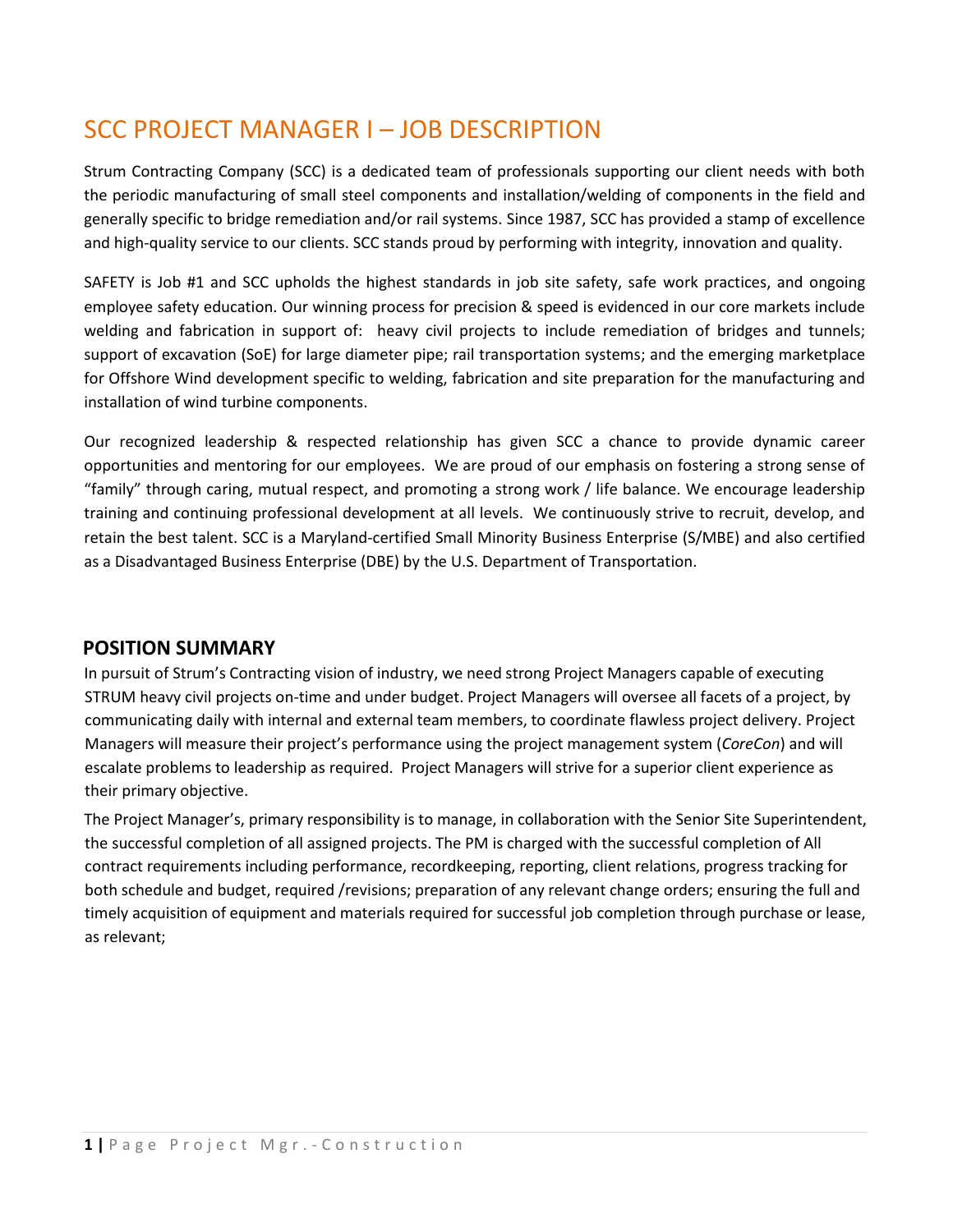## **Other duties include:**

- to ensure that all welding and site installation functions are accomplished according to the specifications of the relevant Weld Procedure Specification (WPS) and customer's contract requirements.
- identifying any relevant training and certification requirements for each field employee
- projecting work by month and then ensuring that work is prosecuted by confirming the availability, assignment and required certifications for contract compliance
- identifying welder-candidates for supervisory training and grooming to assume leadership role
- complete a Status Review (i.e., Monthly Report) for each assigned project that includes identifying the Cost to Complete against the total budget for the project.

*Routine travel within the Del-Mar-Va region is required for performance of work. Occasional travel to Maryland's Eastern Shore is possible or contiguous states (e.g., PA, VA, DE) may be necessary.*

*This position reports to the CEO.*

# **ESSENTIAL FUNCTIONS**

- Collaborates with engineers, design professionals, or others, to confirm the of the project specifications
- Negotiate contracts with external suppliers/vendors to reach profitable agreements
- Obtain permits and licenses from appropriate authorities, when required
- Define the resources required for successful completion (e.g., manpower, equipment and materials) from start to finish with attention to budgetary limitations
- Provide oversight when acquiring new equipment and material and monitor stocks to timely handle inadequacies
- Plan all field operations with performance milestones and schedule intermediate phases to ensure deadlines will be met; provide oversight of weekly reports highlighting any concerns, current or emerging barriers to an on-time/on-budget contract close
- Make recommendations to CEO for the hiring of additional staff and providing the onboarding training with frequent review of field performance.
- Allocate responsibilities for project support to the, Project Engineer, Quality Control Officer and/or Safety Officer
- Conduct and/or attend preconstruction and safety meetings, as scheduled; and any postcommencement project meetings.
- Routinely evaluate progress and oversee detailed Project Engineer data reports with relevant recommendations
- Ensure adherence to all health and safety standards and report issues immediately
- Attend company and industry events including meetings, trainings, workshops, when scheduled.
- Prepare and submit bids for procurement and contract purposes.

#### **Demonstrated Competencies**

- Proven experience as a construction project manager
- In-depth understanding of construction procedures and material and project management principles